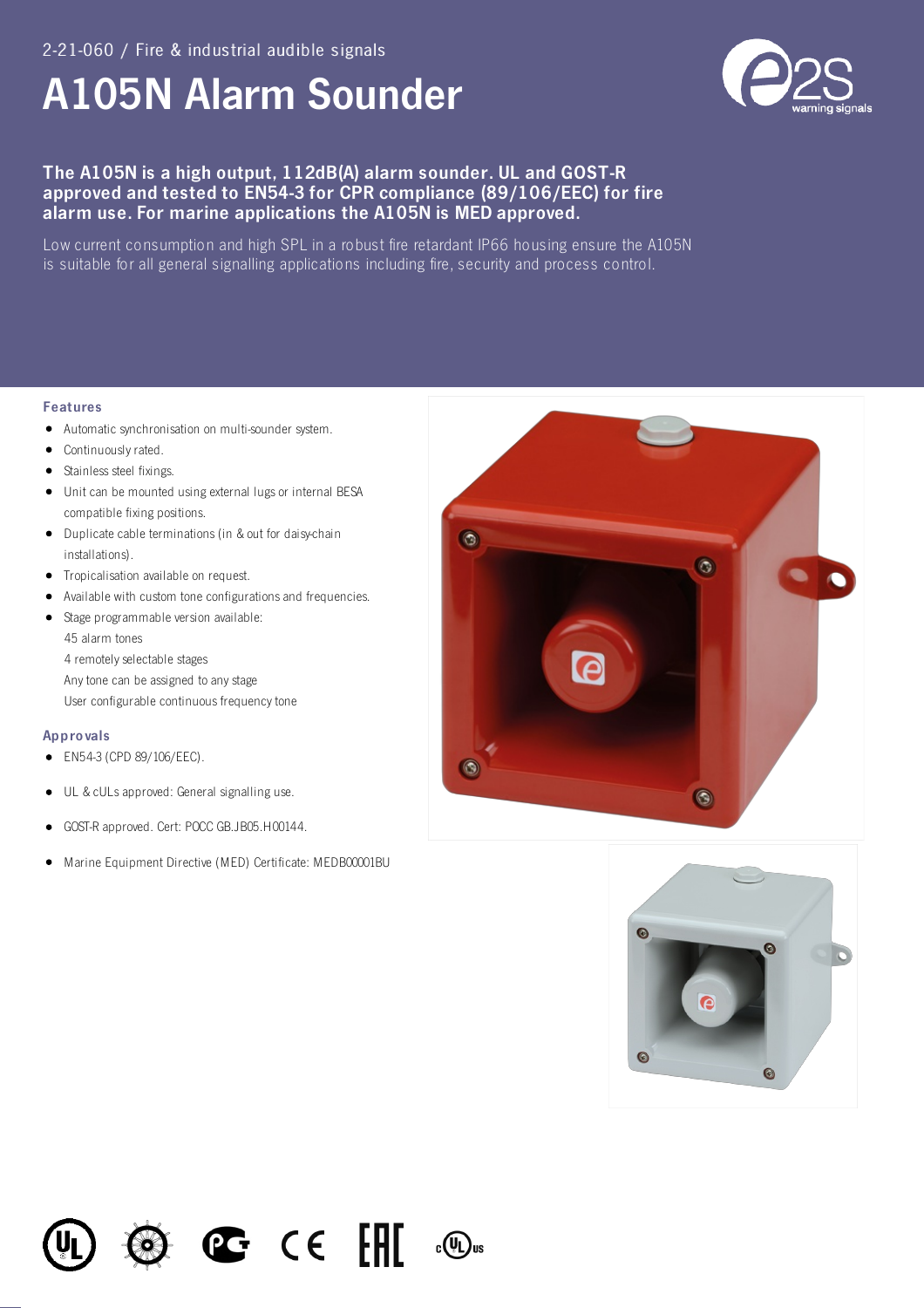

# **Specification**

## **Part Codes**

|                          | Maximum output: 112dB(A) @ 1 metre [103dB(A) @ 10ft/3m]                                                                    |  |  |
|--------------------------|----------------------------------------------------------------------------------------------------------------------------|--|--|
| Nominal output:          | 105dB(A) @ 1m +/- 3dB - Tone 2 [96dB(A) @<br>$10ft/3m$ ]                                                                   |  |  |
| No. of tones:            | 32 (UKOOA / PFEER compliant)                                                                                               |  |  |
| No. of stages:           | 3                                                                                                                          |  |  |
| Volume control:          | Max. 105dB(A);<br>Min. 96dB(A) - Tone 2                                                                                    |  |  |
| Effective range:         | 60m/197ft @ 1KHz                                                                                                           |  |  |
| Voltages DC:             | 24V dc (10-30V dc);<br>48V dc (35-60V dc);<br>110V dc (72-130V dc)<br>[24V dc units can use 24V ac for single stage apps.] |  |  |
| Voltages AC:             | 24V ac: 115V ac: 230V ac                                                                                                   |  |  |
| Stage switching:         | Negative<br>Positive switching option available<br>Reverse polarity stage switching on DC units.                           |  |  |
| Ingress protection: IP66 |                                                                                                                            |  |  |
| Enclosure<br>material:   | High impact UL94 VO & 5VA FR ABS                                                                                           |  |  |
| Enclosure colour:        | Red (RAL3000), Grey (RAL7038) & White.                                                                                     |  |  |
| Cable entries:           | 2 x M20 clearance gland entries in side & back                                                                             |  |  |
| Terminals:               | 0.5 to 1.5mm <sup>2</sup> cables.                                                                                          |  |  |
| Operating temp:          | -25 to +55 °C $[-13^{\circ}$ to +131 °F]                                                                                   |  |  |
| Storage temp:            | -40 to +70°C [-40° to +158°F]                                                                                              |  |  |
|                          | Relative humidity: 90% at 20°C [68°F]                                                                                      |  |  |
| Weight:                  | DC: 0.75kg/1.65lbs AC:1.00kg/2.2lbs                                                                                        |  |  |
|                          | *SPL data +/-3dB(A). Measured at optimum voltage.                                                                          |  |  |

| Version:                     | Part code:                             |                                                                                      |
|------------------------------|----------------------------------------|--------------------------------------------------------------------------------------|
| 24V dc                       | A105NDC24[x]                           |                                                                                      |
| 48V dc                       | A105NDC48[x]                           |                                                                                      |
| $110V$ dc                    | A105NDC127[x]                          |                                                                                      |
| 24V ac                       | A105NAC24[x]                           |                                                                                      |
| 115V ac                      | A105NAC115[x]                          |                                                                                      |
| 230V ac                      | A105NAC230[x]                          |                                                                                      |
| $[x]$ = Enclosure<br>colour: | G: Grey R: Red                         |                                                                                      |
| available with UL approval). |                                        | Suffix part number with '-P' for stage programmable, 4 stage, 45 tone version (not   |
| UL approved                  |                                        | Suffix part number with '-UL' for UL approved version. 110V dc unit not available as |
|                              |                                        | Suffix part number with '-M' for MED approved version. 24V dc unit only              |
|                              |                                        |                                                                                      |
| <b>Current Consumption</b>   |                                        |                                                                                      |
| Version:                     | Voltage:                               | Current:                                                                             |
| 24V dc                       | 10-30V dc                              | $25mA*$                                                                              |
| 48V dc                       | 35-60V dc                              | $50mA*$                                                                              |
| 110V dc                      | 72-130V dc                             | 27mA                                                                                 |
| 24V ac 50/60Hz               | $+/-10%$                               | 40 <sub>m</sub> A                                                                    |
| 115V ac 50/60Hz              | $+/-10%$                               | 20mA                                                                                 |
| 230V ac 50/60Hz              | $+/-10%$                               | 15mA                                                                                 |
|                              | * current at nominal voltage on Tone 2 |                                                                                      |